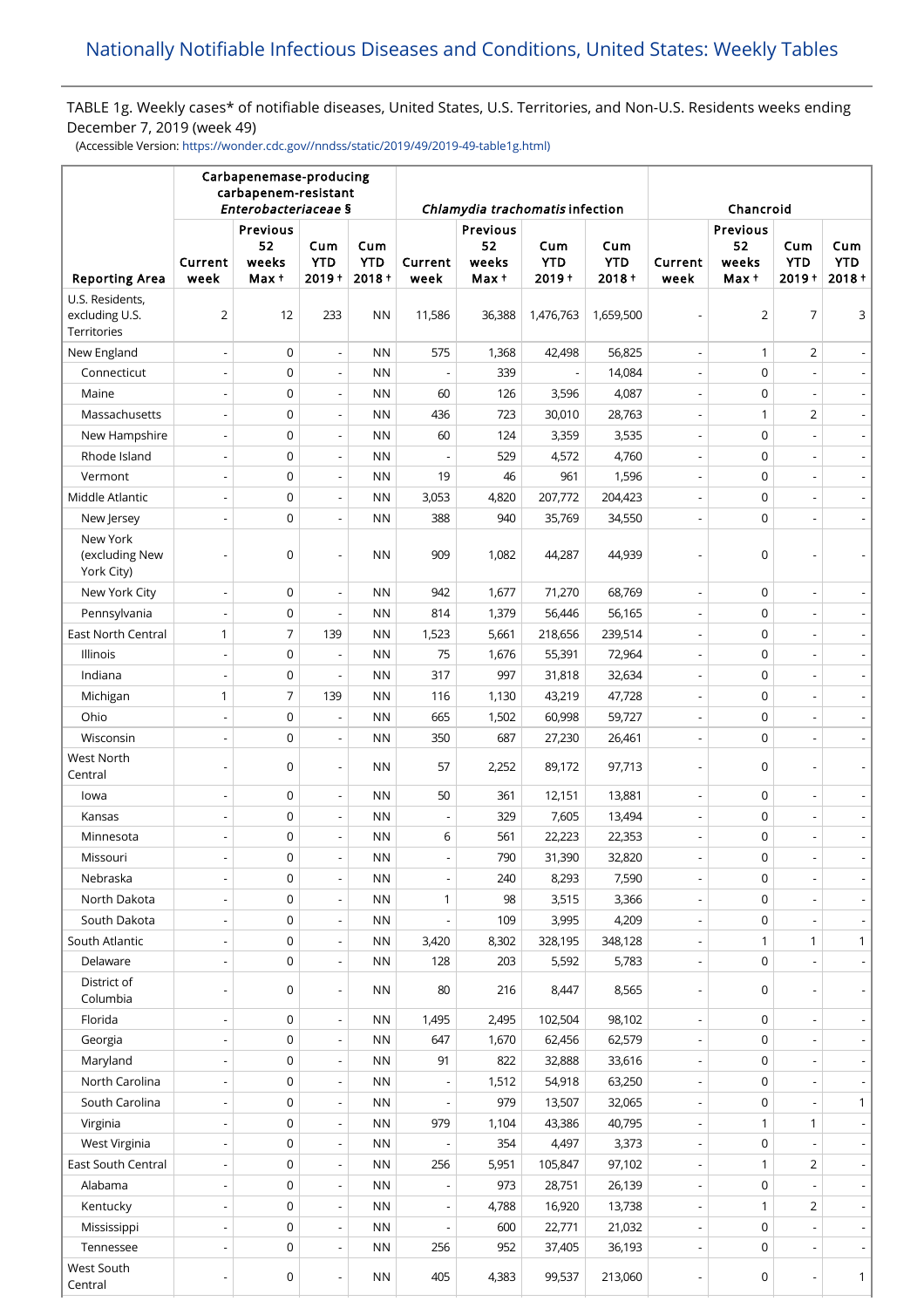TABLE 1g. Weekly cases\* of notifiable diseases, United States, U.S. Territories, and Non-U.S. Residents weeks ending December 7, 2019 (week 49)

(Accessible Version: https://wonder.cdc.gov//nndss/static/2019/49/2019-49-table1g.html)

|                                                |                          | Carbapenemase-producing<br>carbapenem-resistant<br>Enterobacteriaceae § |                               |                               |                          | Chlamydia trachomatis infection  |                            | Chancroid                     |                          |                                  |                               |                               |
|------------------------------------------------|--------------------------|-------------------------------------------------------------------------|-------------------------------|-------------------------------|--------------------------|----------------------------------|----------------------------|-------------------------------|--------------------------|----------------------------------|-------------------------------|-------------------------------|
| <b>Reporting Area</b>                          | Current<br>week          | Previous<br>52<br>weeks<br>Max +                                        | Cum<br><b>YTD</b><br>$2019 +$ | Cum<br><b>YTD</b><br>$2018 +$ | Current<br>week          | Previous<br>52<br>weeks<br>Max + | Cum<br><b>YTD</b><br>2019+ | Cum<br><b>YTD</b><br>$2018 +$ | Current<br>week          | Previous<br>52<br>weeks<br>Max + | Cum<br><b>YTD</b><br>$2019 +$ | Cum<br><b>YTD</b><br>$2018 +$ |
| Arkansas                                       |                          | $\mathbf 0$                                                             |                               | <b>NN</b>                     | $\overline{a}$           | 409                              | 9,059                      | 16,753                        |                          | $\mathbf 0$                      |                               |                               |
| Louisiana                                      | $\overline{\phantom{m}}$ | $\overline{0}$                                                          |                               | <b>NN</b>                     | 321                      | 876                              | 33,049                     | 34,606                        | ÷,                       | $\mathbf 0$                      | $\overline{\phantom{a}}$      |                               |
| Oklahoma                                       | $\overline{a}$           | $\overline{0}$                                                          | $\overline{\phantom{a}}$      | <b>NN</b>                     | 57                       | 462                              | 15,597                     | 20,871                        | $\overline{a}$           | $\mathbf 0$                      | $\overline{\phantom{a}}$      |                               |
| Texas                                          | $\overline{a}$           | $\mathbf 0$                                                             | $\overline{a}$                | <b>NN</b>                     | 27                       | 2,854                            | 41,832                     | 140,830                       | ÷,                       | $\mathbf 0$                      | $\overline{a}$                | 1                             |
| Mountain                                       | $\mathbf{1}$             | 6                                                                       | 89                            | <b>NN</b>                     | 815                      | 2,967                            | 116,858                    | 118,885                       | ÷,                       | 1                                | $\mathbf{1}$                  |                               |
| Arizona                                        | $\mathbf{1}$             | 5                                                                       | 72                            | <b>NN</b>                     | $\overline{\phantom{a}}$ | 953                              | 38,362                     | 38,698                        | $\overline{\phantom{a}}$ | 1                                | $\mathbf{1}$                  |                               |
| Colorado                                       | $\overline{a}$           | $\mathbf 0$                                                             | $\overline{\phantom{a}}$      | <b>NN</b>                     | 242                      | 1,076                            | 27,881                     | 27,486                        | $\overline{\phantom{a}}$ | $\mathbf 0$                      | $\overline{a}$                |                               |
| Idaho                                          | $\overline{\phantom{m}}$ | $\mathbf 0$                                                             | $\overline{\phantom{a}}$      | <b>NN</b>                     | 103                      | 170                              | 6,350                      | 6,161                         | $\overline{\phantom{a}}$ | $\mathbf 0$                      | $\overline{\phantom{a}}$      |                               |
| Montana                                        | $\overline{a}$           | 0                                                                       | $\overline{a}$                | <b>NN</b>                     | 21                       | 121                              | 4,353                      | 4,633                         | $\overline{\phantom{a}}$ | $\mathbf 0$                      | $\overline{\phantom{a}}$      |                               |
| Nevada                                         | $\overline{a}$           | $\mathbf{1}$                                                            | $\overline{7}$                | <b>NN</b>                     | 184                      | 376                              | 15,140                     | 16,569                        | $\overline{a}$           | $\mathbf 0$                      | $\overline{\phantom{a}}$      |                               |
| New Mexico                                     | $\overline{a}$           | $\overline{0}$                                                          | $\overline{a}$                | <b>NN</b>                     | 53                       | 330                              | 12,652                     | 13,294                        | $\overline{\phantom{a}}$ | $\mathbf 0$                      | $\overline{a}$                |                               |
| Utah                                           | $\overline{a}$           | $\overline{2}$                                                          | 10                            | <b>NN</b>                     | 177                      | 273                              | 10,309                     | 9,997                         | $\overline{a}$           | $\Omega$                         | $\overline{a}$                |                               |
| Wyoming                                        | $\overline{a}$           | $\overline{0}$                                                          | $\overline{a}$                | <b>NN</b>                     | 35                       | 58                               | 1,811                      | 2,047                         | $\overline{\phantom{a}}$ | $\mathbf 0$                      | $\overline{a}$                |                               |
| Pacific                                        | $\overline{a}$           | $\mathbf{1}$                                                            | 5                             | <b>NN</b>                     | 1,482                    | 6,542                            | 268,228                    | 283,850                       | $\overline{a}$           | $\mathbf{1}$                     | 1                             | 1                             |
| Alaska                                         | $\overline{a}$           | $\overline{0}$                                                          | $\overline{a}$                | <b>NN</b>                     |                          | 152                              | 4,700                      | 5,807                         | $\overline{a}$           | $\mathbf 0$                      | $\overline{a}$                |                               |
| California                                     | $\overline{a}$           | $\mathbf 0$                                                             | $\overline{\phantom{a}}$      | <b>NN</b>                     | 439                      | 5,243                            | 215,114                    | 219,599                       | $\overline{a}$           | $\mathbf{1}$                     | 1                             | $\mathbf{1}$                  |
| Hawaii                                         | $\overline{a}$           | $\mathbf{1}$                                                            | 5                             | <b>NN</b>                     | $\overline{a}$           | 166                              |                            | 7,340                         | $\overline{a}$           | $\Omega$                         | $\overline{a}$                |                               |
| Oregon                                         | $\overline{a}$           | $\mathbf 0$                                                             | $\overline{a}$                | <b>NN</b>                     | 389                      | 485                              | 18,052                     | 18,028                        | $\overline{a}$           | $\mathbf 0$                      | $\overline{a}$                |                               |
| Washington                                     | $\overline{a}$           | $\mathbf 0$                                                             | $\overline{a}$                | <b>NN</b>                     | 654                      | 960                              | 30,362                     | 33,076                        | $\overline{a}$           | $\Omega$                         | $\overline{a}$                |                               |
| U.S. Territories                               |                          | $\mathbf 0$                                                             | $\overline{a}$                | <b>NN</b>                     | 9                        | 304                              | 4,195                      | 6,005                         | $\overline{a}$           | $\mathbf 0$                      | $\overline{a}$                |                               |
| American<br>Samoa                              |                          | $\mathbf 0$                                                             |                               | <b>NN</b>                     |                          | $\Omega$                         |                            |                               |                          | $\Omega$                         |                               |                               |
| Commonwealth<br>of Northern<br>Mariana Islands |                          | $\mathbf 0$                                                             | $\overline{\phantom{a}}$      | <b>NN</b>                     |                          | $\mathbf 0$                      |                            |                               |                          | $\overline{0}$                   | $\overline{a}$                |                               |
| Guam                                           | $\overline{\phantom{m}}$ | $\overline{0}$                                                          | $\overline{\phantom{a}}$      | <b>NN</b>                     | $\overline{\phantom{a}}$ | $\mathbf 0$                      | $\overline{a}$             | $\overline{\phantom{a}}$      | ÷,                       | $\mathbf 0$                      | $\overline{\phantom{a}}$      |                               |
| Puerto Rico                                    | $\overline{a}$           | $\Omega$                                                                |                               | <b>NN</b>                     | 9                        | 304                              | 4,195                      | 5,728                         | ÷,                       | $\Omega$                         | $\overline{\phantom{a}}$      |                               |
| U.S. Virgin<br>Islands                         |                          | $\mathbf 0$                                                             |                               | <b>NN</b>                     |                          | $\mathbf 0$                      |                            | 277                           |                          | $\Omega$                         |                               |                               |
| Non-U.S.<br>Residents                          |                          | <b>NC</b>                                                               | $\overline{\phantom{a}}$      | <b>NN</b>                     |                          | <b>NC</b>                        | 4                          | <b>NP</b>                     |                          | <b>NC</b>                        | $\overline{a}$                | <b>NP</b>                     |
| Total                                          | $\overline{2}$           | 12                                                                      | 233                           | <b>NN</b>                     | 11,595                   | 36,518                           | 1,480,962                  | 1,665,505                     |                          | $\overline{2}$                   | $\overline{7}$                | 3                             |

U: Unavailable — The reporting jurisdiction was unable to send the data to CDC or CDC was unable to process the data.

-: No reported cases — The reporting jurisdiction did not submit any cases to CDC.

N: Not reportable — The disease or condition was not reportable by law, statute, or regulation in the reporting jurisdiction.

NN: Not nationally notifiable — This condition was not designated as being nationally notifiable.

NP: Nationally notifiable but not published.

NC: Not calculated — There is insufficient data available to support the calculation of this statistic.

Cum: Cumulative year-to-date counts.

Max: Maximum — Maximum case count during the previous 52 weeks.

\* Case counts for reporting year 2019 are provisional and subject to change. Cases are assigned to the reporting jurisdiction submitting the case to NNDSS, if the case's country of usual residence is the U.S., a U.S. territory, unknown, or null (i.e. country not reported); otherwise, the case is assigned to the 'Non-U.S. Residents' category. Country of usual residence is currently not reported by all jurisdictions or for all conditions. For further information on interpretation of these data, see [https://wwwn.cdc.gov/nndss/document/Users\\_guide\\_WONDER\\_tables\\_cleared\\_final.pdf.](https://wwwn.cdc.gov/nndss/document/Users_guide_WONDER_tables_cleared_final.pdf)

†Previous 52 week maximum and cumulative YTD are determined from periods of time when the condition was reportable in the jurisdiction (i.e., may be less than 52 weeks of data or incomplete YTD data).

§ Reporting jurisdictions were informed CDC could receive data for this condition in August 2019. Please note there will be a delay in reporting of case notifications for this condition to CDC.

#### Notes:

- These are weekly cases of selected infectious national notifiable diseases, from the National Notifiable Diseases Surveillance System (NNDSS). NNDSS data reported by the 50 states, New York City, the District of Columbia, and the U.S. territories are collated and published weekly as numbered tables. Cases reported by state health departments to CDC for weekly publication are subject to ongoing revision of information and delayed reporting. Therefore, numbers listed in later weeks may reflect changes made to these counts as additional information becomes available. Case counts in the tables are presented as published each week. See also [Guide to Interpreting Provisional and Finalized NNDSS Data](https://wwwn.cdc.gov/nndss/document/Users_guide_WONDER_tables_cleared_final.pdf).
- Weekly tables since 1996 are available on [CDC WONDER.](https://wonder.cdc.gov/nndss/nndss_weekly_tables_menu.asp)
- Weekly tables since 2014 are available on [Data.CDC.gov](https://data.cdc.gov/browse?q=NNDSS&sortBy=newest&utf8=%E2%9C%93).